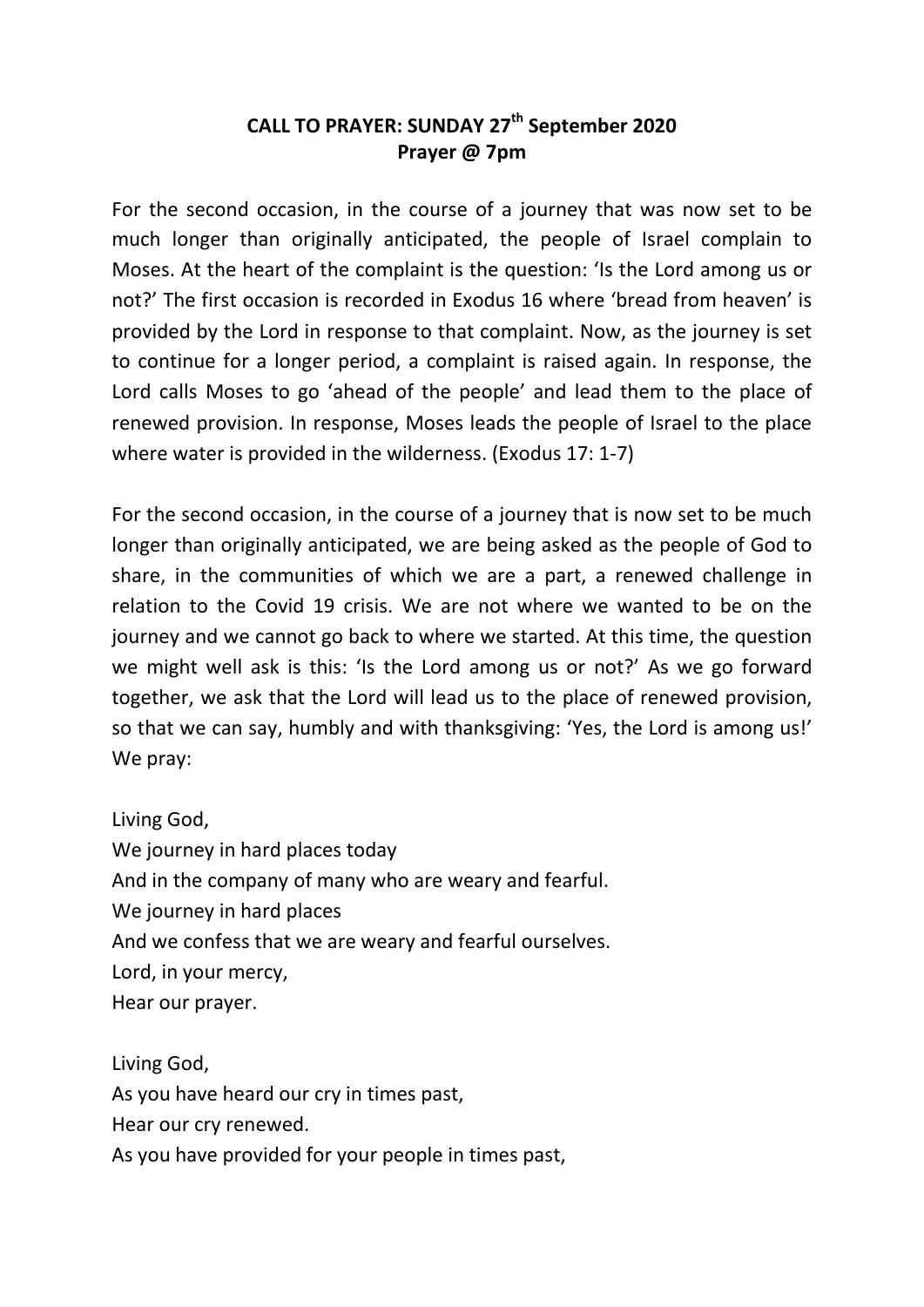Renew your provision today. Lord, in your mercy, Hear our prayer. Living God, You have watched over us And brought us safe thus far. You watch over us now And we trust that you shall lead us to the place of safety renewed. Lord, in your mercy, Hear our prayer.

Living God,

In our remembering of the journey past, We do not forget those who are no longer with us. In our remembering of the journey past, We do not forget the depth of the challenges we have faced. Lord, in your mercy,

Hear our prayer.

Living God, Go before us we ask And lead us to the place of your presence. Go before us And bring us to the place where your presence is renewed. Lord, in your mercy, Hear our prayer.

Lord God, In our journey onwards, May we know that you are among us. At journey's end, May we know that you have always been with us. Lord, in your mercy, Hear our prayer.